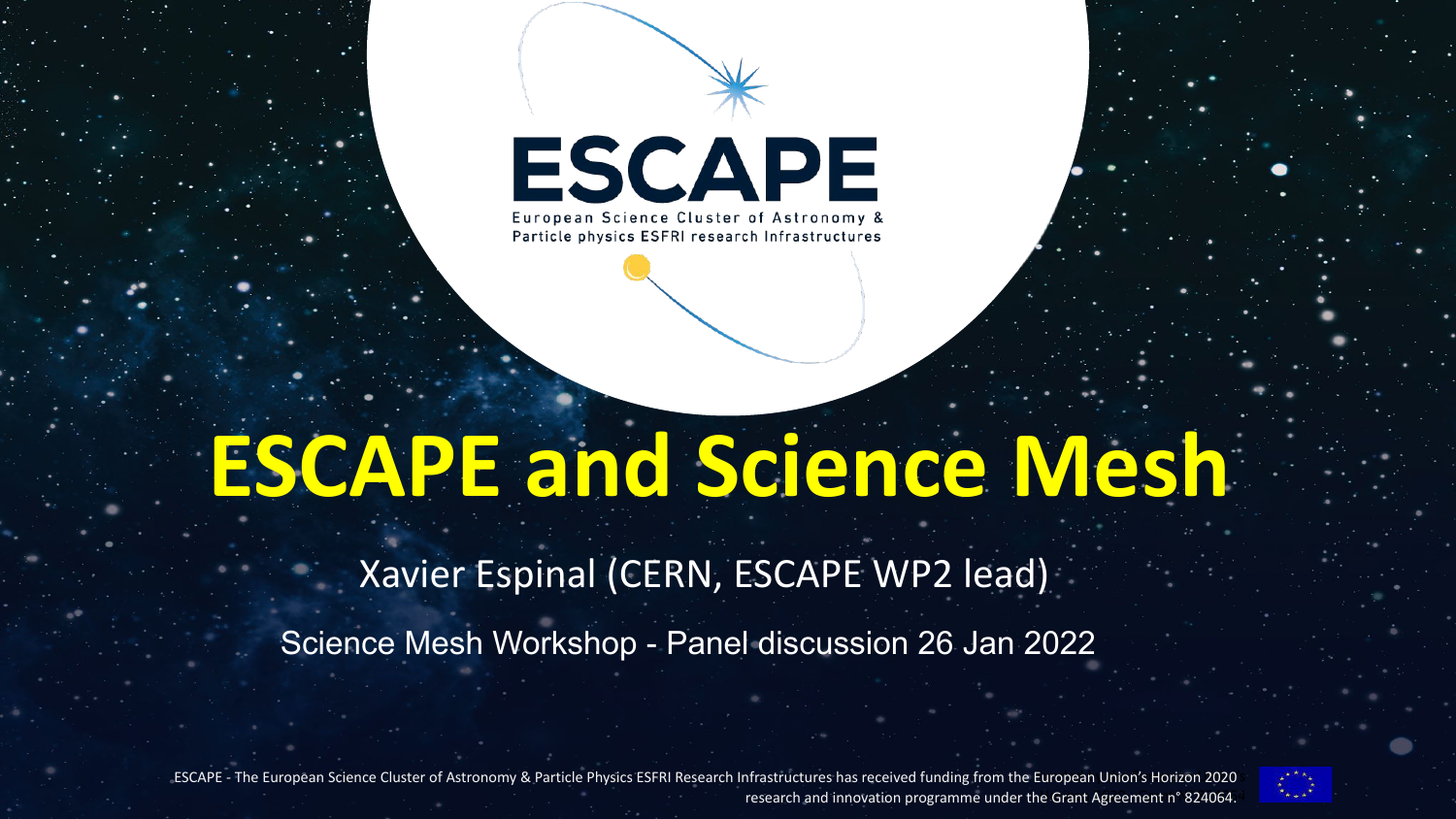

## ESCAPE and Science Mesh: The ESCAPE Scientific-Data Lake



- **Bringing big science data to the researcher fingertips:** data lake integration with notebooks and analysis platforms
- Data lake model and tools **evolving and being adopted beyond particle physics** covering different use cases and needs. Possibilities to **further extend capabilities**, ie. via CS3MESH4EOSC/ScienceMesh



**DPM** 

Site 7

Site 1

TAPE<br>SYSTEM



TAPE<br>SYSTEM

**DPM** 

Site 5

**StoRM** 

Site 6